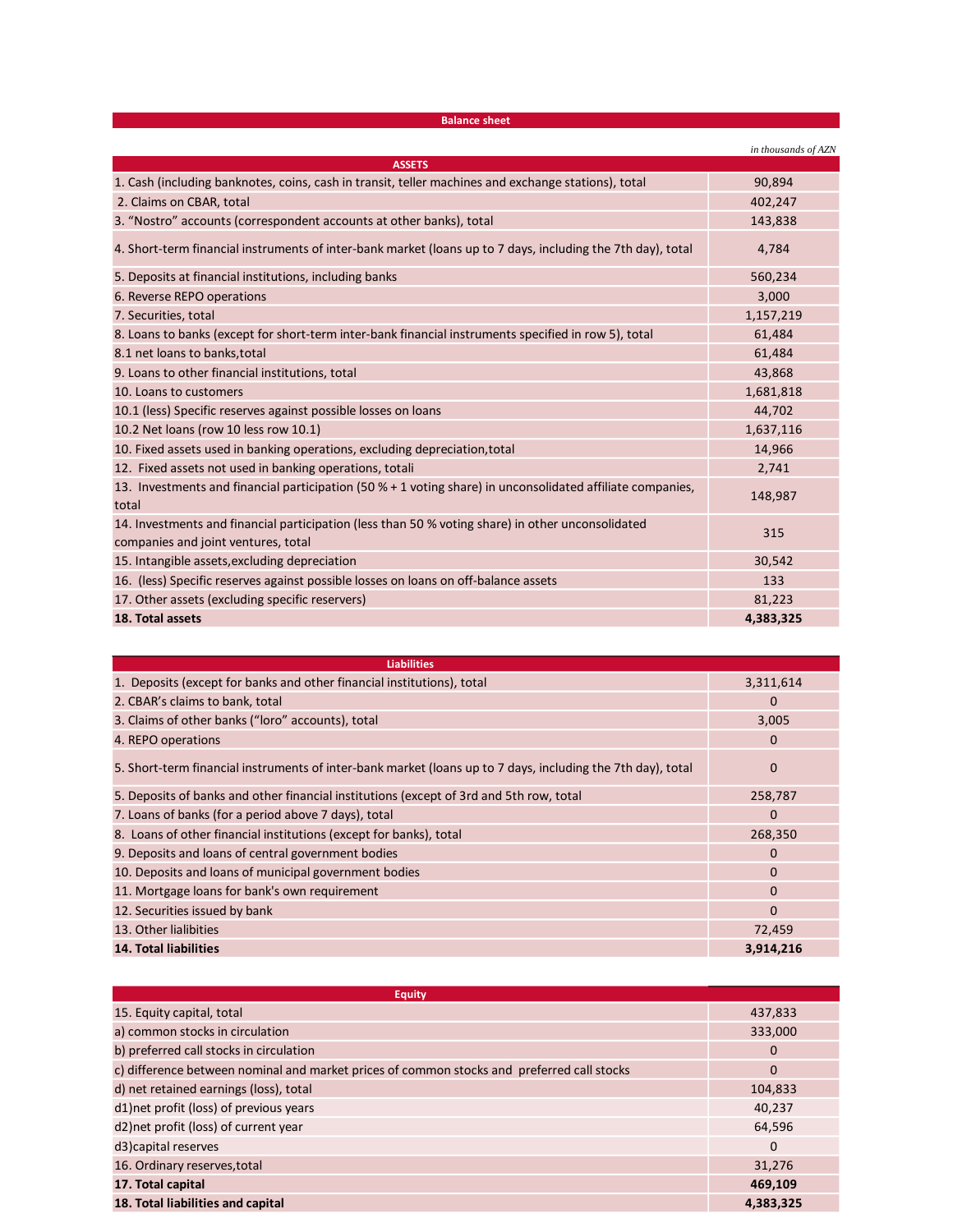|  | <b>Profit and loss Statement</b> |  |
|--|----------------------------------|--|
|  |                                  |  |

*in thousands of AZN*

**For the nine months ended 30 September 2019** 1.Interest and associated types of revenues, total 116,408 and 146,408 1.1 Special reserves for interest receivables 2,300 and 2,300 and 2,300 and 2,300 and 2,300 and 2,300 and 2,300 2. Interest and associated expenditures, total 28,452 3. Net interest income (loss) (row 1 less row 2) 115,656 4. Non-interest income, total 51,756 5. Non-interest expenses, total 78,596 6. Net operating profit (loss) (row 3 plus row 4 minus row 5) 88,816 7. Allowance for asset loss provisioning (expenditures), total 13,089 and 13,089 8. Net profit (loss) before taxes and contingent expenses related to banking activity are paid (row 6 minus row 7) banking activity are paid (row 6 minus row 7) 9. Profit (loss) from unforeseen types of activity and from adjustments in accounting for previous period, total -17<br>accounting for previous period, total 10. Net profit (loss) before taxes (row 8 +/- row 9) 75,710 11. Taxes  $11.114$ 12. Net profit (loss) after taxes (row 10 less row 11) 64,596 13. Declared dividends, amount 1.1. The control of the control of the control of the control of the control of the control of the control of the control of the control of the control of the control of the control of the co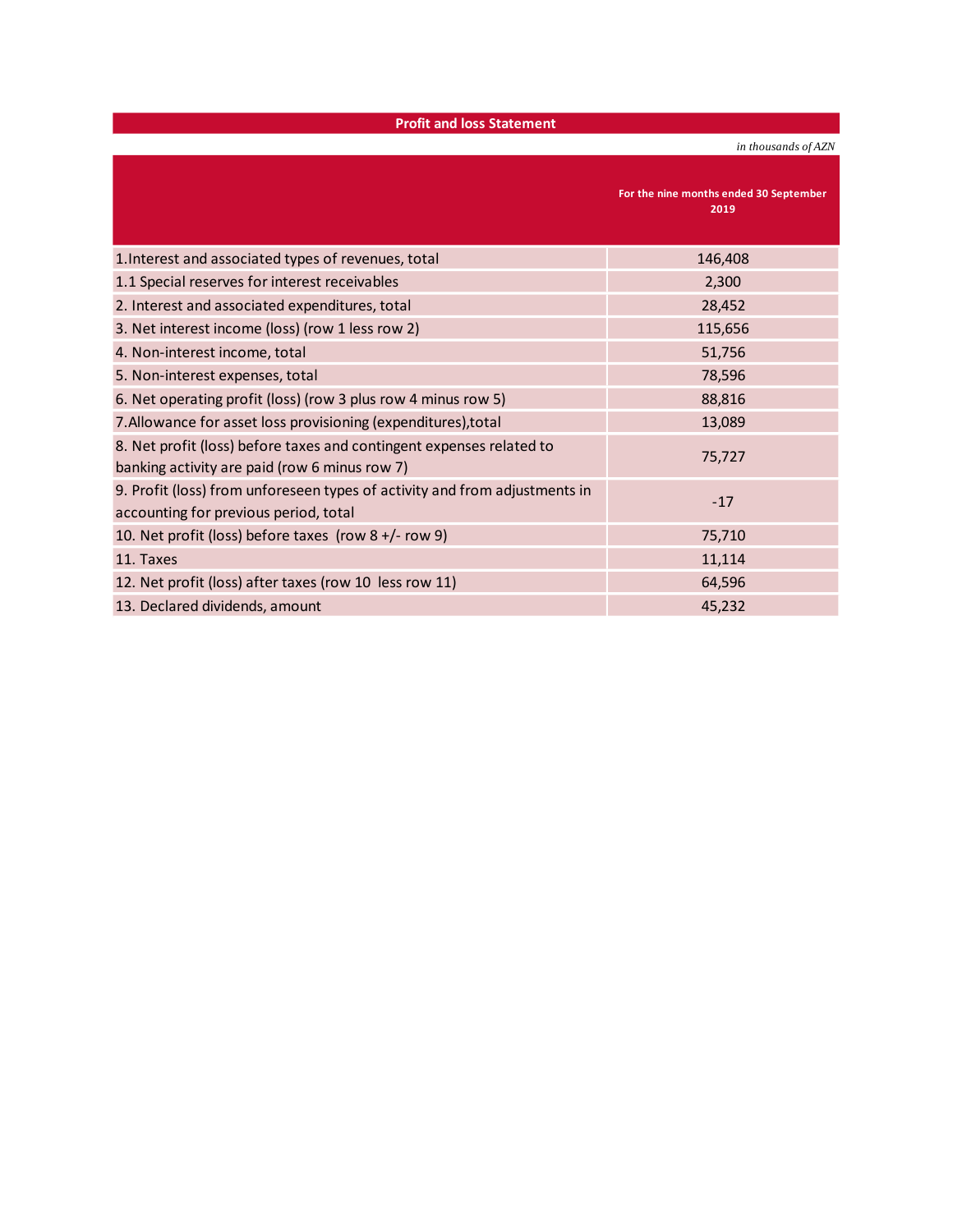| Statement of cash flows (in thousands of AZN)                                                | 20191<br>quarter | 2019 II<br>quarter | <b>2019 III</b><br>quarter | 2019 IV<br>quarter           | Year       |
|----------------------------------------------------------------------------------------------|------------------|--------------------|----------------------------|------------------------------|------------|
| Cash flows from operating activities                                                         |                  |                    |                            |                              |            |
| Interest received                                                                            | 50,208           | 44,140             | 44,458                     | $\overline{\phantom{a}}$     | 138,806    |
| Interest paid                                                                                | (9,688)          | (8,908)            | (8, 794)                   |                              | (27, 390)  |
| Net fees received                                                                            | 4,732            | 6,467              | 6,717                      | $\overline{\phantom{m}}$     | 17,917     |
| Realised gains less losses from dealing in foreign currencies                                | 4,686            | 5,132              | 5,190                      | $\overline{\phantom{m}}$     | 15,008     |
| Personnel expenses paid                                                                      | (9, 374)         | (13, 644)          | (10, 136)                  | $\overline{\phantom{0}}$     | (33, 154)  |
| General and administrative expenses paid                                                     | (4, 259)         | (11,883)           | (12, 299)                  | $\overline{\phantom{m}}$     | (28, 440)  |
| Other operating received/(paid)                                                              | 135              | 187                | (84)                       | $\overline{a}$               | 238        |
| Cash flows from operating activities before changes in operating<br>assets and liabilities   | 36,440           | 21,492             | 25,053                     | $\overline{\phantom{a}}$     | 82,985     |
| Net (increase)/decrease in operating assets                                                  |                  |                    |                            |                              |            |
| <b>Trading securities</b>                                                                    | (8, 160)         | (683)              | (1, 248)                   | $\overline{\phantom{0}}$     | (10,090)   |
| Amounts due from credit institutions                                                         | 151,631          | 266,540            | 59,125                     | $\frac{1}{2}$                | 477,296    |
| Loans to customers                                                                           | 50,690           | (132, 959)         | (278, 100)                 | $\overline{\phantom{0}}$     | (360, 369) |
| Other assets                                                                                 | (7, 857)         | (5,952)            | (1, 813)                   | $\overline{\phantom{0}}$     | (15, 622)  |
| Net increase/(decrease) in operating liabilities                                             |                  |                    |                            |                              |            |
| Amounts due to the Central Bank of the Republic of Azerbaijan,<br>banks and government funds | (22, 380)        | 58,818             | 140,122                    |                              | 176,560    |
| Amounts due to customers                                                                     | (61, 875)        | (234, 816)         | (221, 586)                 | ÷,                           | (518, 277) |
| Investment securities                                                                        | 19,675           | (19, 438)          |                            |                              | 237        |
| Amounts due to credit institutions                                                           |                  |                    |                            |                              |            |
| <b>Other liabilities</b>                                                                     | (13, 826)        | 6,952              | (474)                      | $\overline{\phantom{0}}$     | (7, 348)   |
| Net cash from/(used in) operating activities before income tax                               | 144,338          | (40, 047)          | (278, 920)                 | ÷,                           | (174, 629) |
| Income tax paid                                                                              | (4, 105)         | (10,079)           | (2,000)                    | $\overline{\phantom{a}}$     | (16, 184)  |
| Net cash from/(used in) operating activities                                                 | 140,233          | (50, 125)          | (280, 920)                 | $\blacksquare$               | (190, 812) |
| Cash flows from investing activities                                                         |                  |                    |                            |                              |            |
| Net cashflow from AFS                                                                        | (165, 146)       | 312,249            | 133,355                    |                              | 280,458    |
| Net cashflow from PPE                                                                        | (784)            | (2,993)            | (1,851)                    | $\qquad \qquad \blacksquare$ | (5,628)    |
| Net cashflow from intangible                                                                 | 765              | (4,078)            | 623                        |                              | (2,689)    |
| Net cash (used in)/from investing activities                                                 | (165, 165)       | 305,179            | 132,126                    | $\blacksquare$               | 272,140    |
| Cash flows from financing activities                                                         |                  |                    |                            |                              |            |
| Dividends paid                                                                               | $\overline{a}$   | (45, 232)          |                            |                              | (45, 232)  |
| Net cash from financing activities                                                           | $\overline{a}$   | (45, 232)          |                            | ÷,                           | (45, 232)  |
| Net increase/(decrease) in cash and cash equivalents                                         | (24,932)         | 209,822            | (148, 794)                 |                              | 36,096     |
| Cash and cash equivalents, beginning                                                         | 600,884          | 575,952            | 785,774                    |                              | 600,884    |
| Cash and cash equivalents, ending                                                            | 575,952          | 785,774            | 636,980                    |                              | 636,980    |